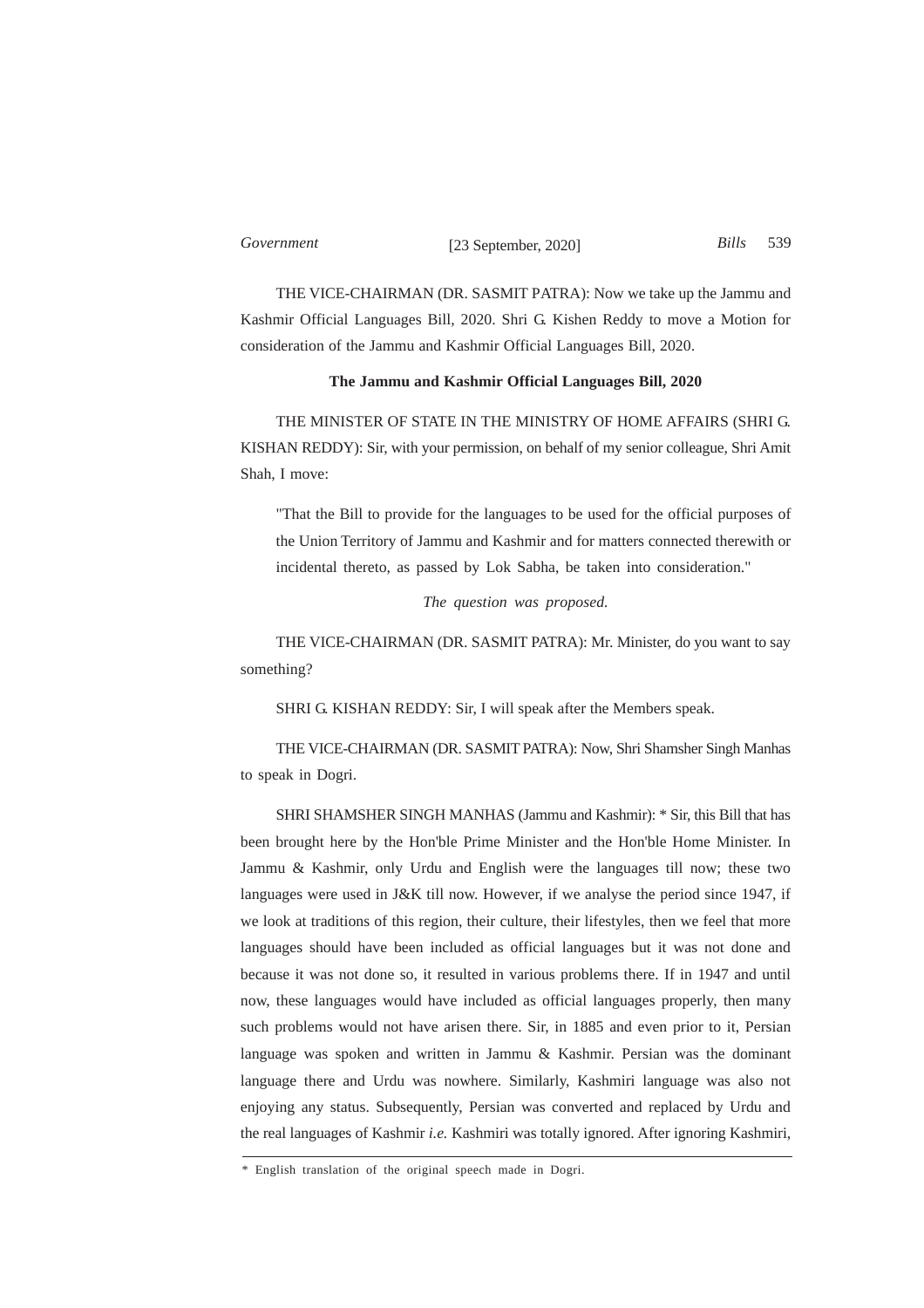### 540 [RAJYA SABHA] *Government Bills*

### [Shri Samsher Singh Manhas]

foreign origin languages like Arabic and Irani were utilized along with Urdu as official language, and this is the root cause of many problems that we witness in J&K today.

If this had not happened and Kashmiri had been properly spoken in Kashmir then the Kashmiri people there would have felt that this Kashmiri is my language, I want to speak and write in it and especially, it has been included in the 8th Schedule. And they should also have developed a proper script for it. As that was not done, as a result, a huge resentment took place and we see all the problems now.

Secondly, after this is the language of Jammu *i.e.* the Dogri language. There are 50 lakh dogri people who speak Dogri. It is not confined merely to Jammu but also in the neighbouring areas like Dinanagar, Himachal Pradesh, Punjab and even in Sialkot, Dogri is widely spoken as a language and the Dogri language was also completely ignored till now.

We thank and remember our former Prime Minister, Hon'ble Shri Atal Bihari Vajpayi ji who in 2001 brought our Dogri language under the ambit of 8th Schedule. But from 2004 to 2014 the type of Government that we had, our own Shri Ghulam Nabi Azad is not present here right now. I would have asked him that you also belong to the Jammu region, you were also a dogra from Jammu, and you should have got Dogri language included as official language. For all this discrimination, this segregation, this biased attitude that we all have witnessed for the last 70 years, who is responsible for this and what were the reasons. Whether the Government of the day was there only for namesake and for serving self-interests.

Shri Ghulam Nabi Azad Saab knows Kashmiri language also but he has not got Kashmiri language included there. He understands Dogri also, that too was ignored. What is the reason for this? That's why I wish if he had been here, I would have asked him about this and he would have replied as to why he did not bring this.

Today, our own ex-member of Rajya Sabha who served in Lok Sabha too, served as a Minister and he was Maharaja also, Shri Karan Singh ji who continuously led the State of J&K since 1947, even he did not think about this that Dogri should be made the official language. First of all, I would like to say that today is 23rd September, and this is the birth anniversary of Late Maharaja Shri Hari Singh Ji. A big agitation is going on in Jammu for the last few years that a holiday is announced to mark the occasion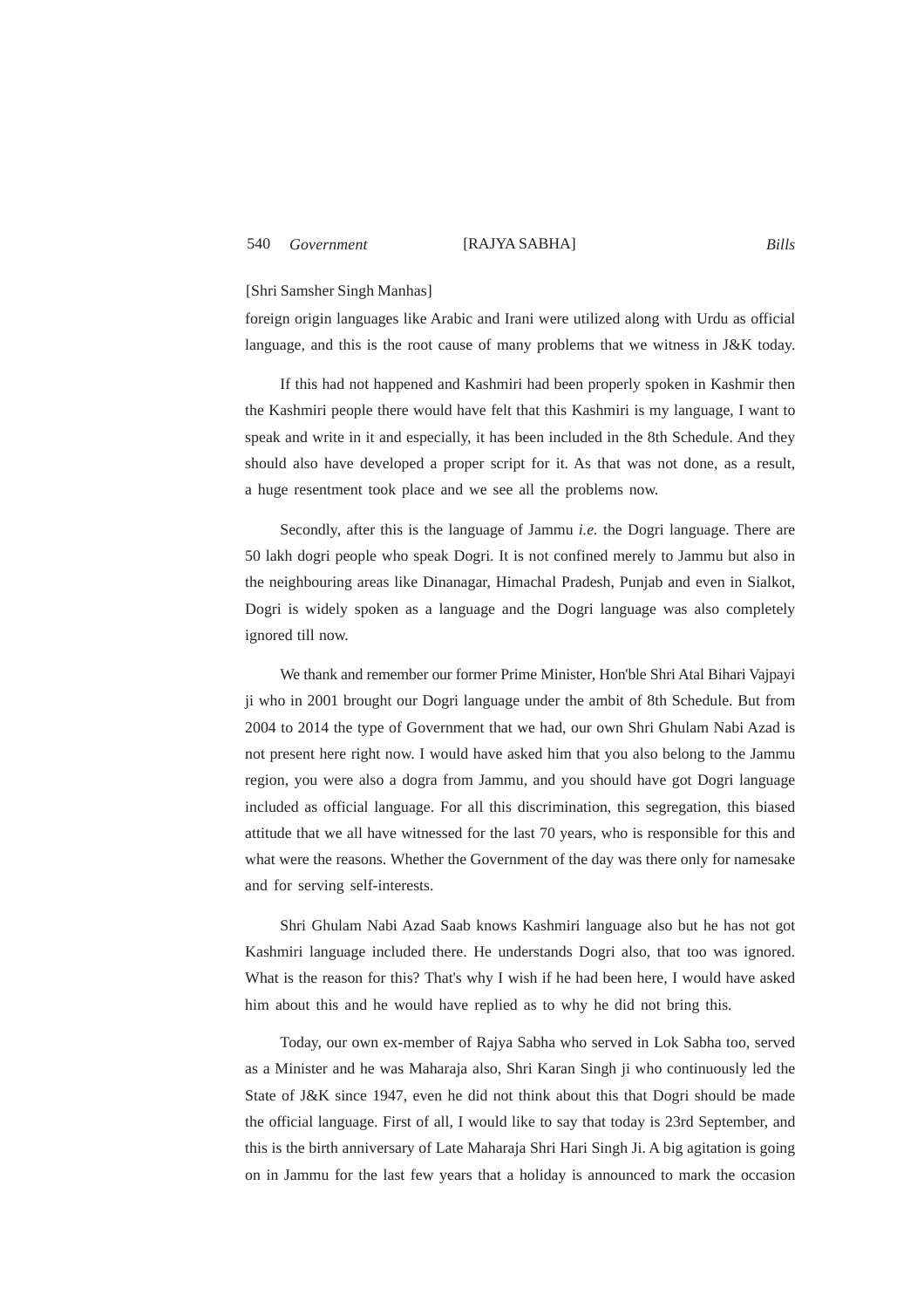## [23 September, 2020] 541 *Government Bills*

of his birthday. This holiday needs to be celebrated as he was the ruler of erstwhile State of J&K. Whether it was Maharaja Gulab Singh ji, Maharaja Pratap Singh ji, Maharaja Ranbir Singh ji or Maharaja Hari Singh ji; he was not able to declare a holiday for any of them. The manner in which Maharaja Hari Singh tried to integrate J&K with the rest of India, the manner in which J&K acceded to India, you all have witnessed it. The person who merged J&K with India, such an intellectual personality and a tall leader, they were not able to declare even a holiday on his birthday, that's why the whole Jammu province even now feels a lot of resentment, that is why friends I would like to say that this Dogri language was implemented way back by Maharaja Ranbir Singh in his tenure. All the administrative work in the entire J&K was done in Dogri, whether it was related to administration of armed forces, revenue department or any other department. Dogri language was the main language to be used everywhere. Today we are seeing that not only in J&K but in the entire country, there is one language which is spoken by majority, it is Hindi. Everywhere, use of Hindi was encouraged but J&K remained untouched from this also. If we say that this is our mother tongue than we call Dogri as mother language that means if Hindi is our mother, then Dogri is our grandmother. The link between mother and grandmother was broken by ignoring these languages. Today we need to recall all these aspects related to our mother and grandmother which have made these things possible. Friends, for this reason I would like to thank Hon'ble Prime Minister and the Hon'ble Home Minister. The two languages that is Urdu and English remained visible everywhere earlier. Now by implementing and including Hindi also, an effort has been made towards national integration. And by including Dogri language, they have integrated whole province of Jammu with the mainstream and similarly by admitting Kashmiri, they have made a strong effort towards integration of Kashmir province with India. Kashmir as we say, is the diamond in our crown and by not admitting the language of that diamond, why we were ignoring it, why it has been ignored earlier. What were the reasons, what were the causes? That is why friends, I would like to inform my fellow Members, friends and my colleagues that in our country the manner in which we are moving ahead, the manner in which our languages are progressing in the same way, in Jammu and Kashmir we are admitting 5 languages as official languages. I thank Hon'ble Prime Minister, Hon'ble Home Minister and Hon'ble G Krishan Reddy ji, MoS, I am referring to Home Minister and Home Ministry in the same parlance. I am expressing my gratitude towards them for the manner in which they are moving ahead and especially I would like to request again that a thought may be spared for declaration of a holiday on the birth anniversary of Maharaja Hari Singh ji and especially for Dogri of Jammu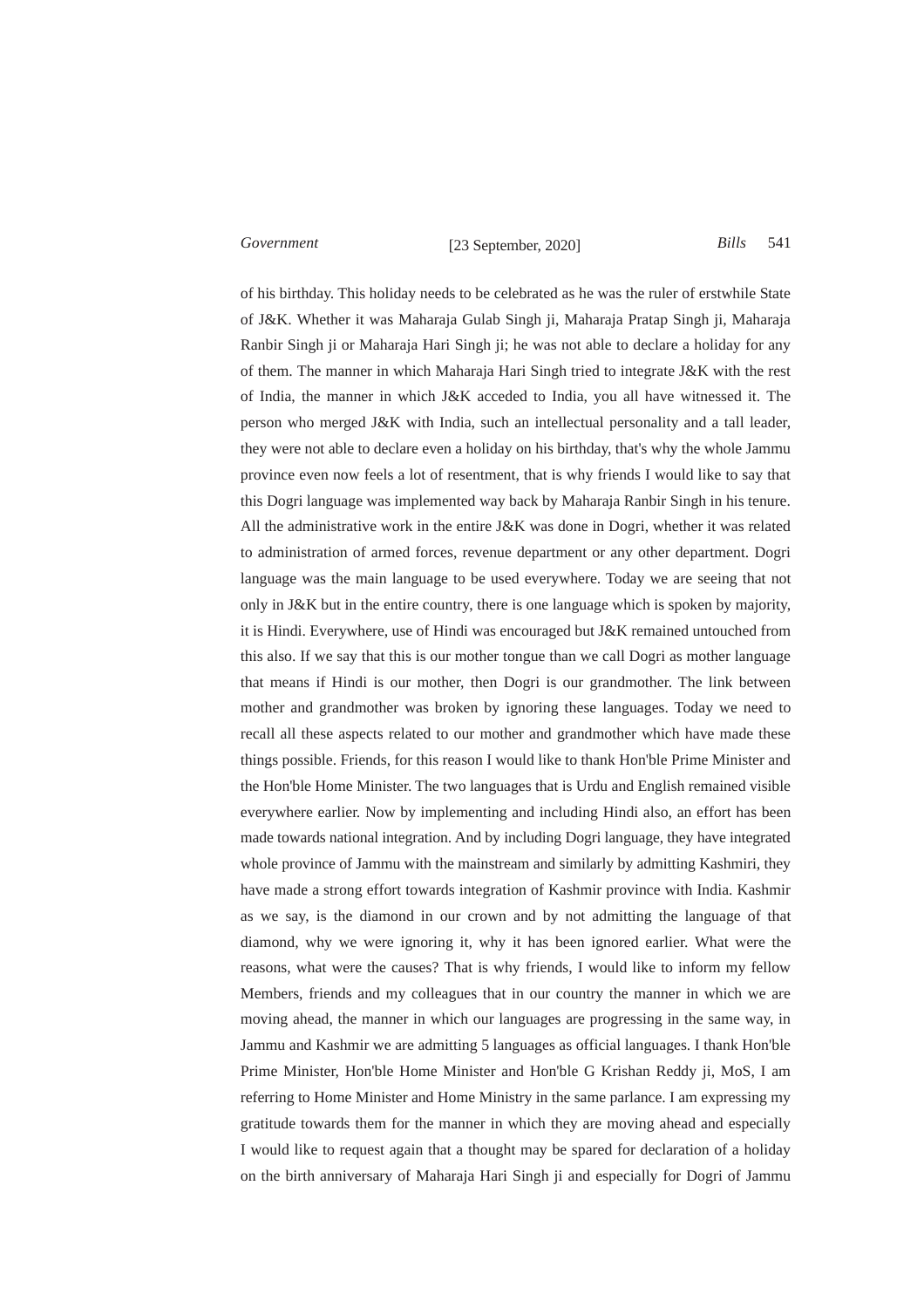### 542 [RAJYA SABHA] *Government Bills*

### [Shri Samsher Singh Manhas]

which is spoken by more than 50 lakh people and for Kashmiri also which is taken care of. Languages which are native and local are integral to our country and are helping the nation in its progress.

With these words, I would like to end my speech with Bharat Mata ki Jai.

### (MR. DEPUTY CHAIRMAN *in the Chair*)

<mark>श्री उपसभापति</mark>ः धन्यवाद, शमशेर सिंह मन्हास जी। श्रीमती ममता मोहंता।

<mark>श्रीमती ममता मोहंता</mark> (ओडिशा): माननीय उपसभापति महोदय, आपने मुझे जम्मू-कश्मीर राजभाषा विधेयक, 2020 पर बोलने का मौका दिया, इसके लिए मैं आपको धन्यवाद देती हूँ। इस बिल के माध्यम से कश्मीरी, डोगरी, उर्दू, हिन्दी एवं इंग्लिश भाषाओं को जम्मू-कश्मीर की ऑफिशियल लैंग्वेज घोषित किया जाएगा। अब तक प्रदेश में उर्दू एवं इंग्लिश को भी ऑफिशियल लैंग्वेज का दर्जा भिला था, परंतु इस बिल के माध्यम से तीन भाषाएँ - कश्मीरी, डोगरी एवं हिन्दी को जोड़ा गया है। जम्मू-कश्मीर में बड़ी संख्या में लोग कश्मीरी, हिन्दी एवं डोगरी बोलते हैं। जम्मू-कश्मीर के लोगों की बहुत लंबे समय से चली आ रही डिमांड को सरकार fulfill करने जा रही है। पिछले एक वर्ष में केन्द्र सरकार ने केन्द्रशासित प्रदेश के रूप में संचालित जम्मू-कश्मीर को विकास की मुख्य धारा में लाने के लिए अनेक कदम उठाए हैं।

सर, जम्मू-कश्मीर हमारे भारत देश की शान है और अखंड भारत का एक अटूट अंग है। ये तीन भाषाएँ निश्चित रूप से जम्मू-कश्मीर को राष्ट्रीय मुख्य धारा में और करीब लाने का जरिया बन सकती हैं। मैं इस बिल को लाने के लिए माननीय प्रधान मंत्री जी को धन्यवाद देती हूँ और इस बिल का समर्थन करती हूँ, धन्यवाद। जय हिन्द।

**श्री उपसभापति**: धन्यवाद। माननीय नरेश गुजराल जी।

SHRI NARESH GUJRAL (Punjab): Sir, it is unfortunate that Punjabi is not being included in this Bill as an official language in J&K. Punjabi is the richest and the oldest language of North India, with its own script Gurumukhi. The House would recall that Jammu and Kashmir was a part of Maharaja Ranjit Singh's empire. Even after him, the first Dogra Maharaja was the General of Maharaja Ranjit Singh. From that time onwards, lakhs of Punjabis have settled in Jammu and Kashmir. In the Constitution of J&K, Punjabi was there as an official language. In fact, the House would be surprised to know that the first Chief Minister of J&K was Mehr Chand Mahajan, a Punjabi. In the Census of 1971, there were 13 lakhs Punjabis settled in J&K and this language was being taught in schools along with Urdu and Hindi. Certainly, when this language is being removed or not being officially recognised, this hurts the feelings of those Punjabis who are settled there. I have personally seen in  $J\&K$  that there were street signs on the roads in Punjabi up till almost 1980. I would urge the Government to reconsider this because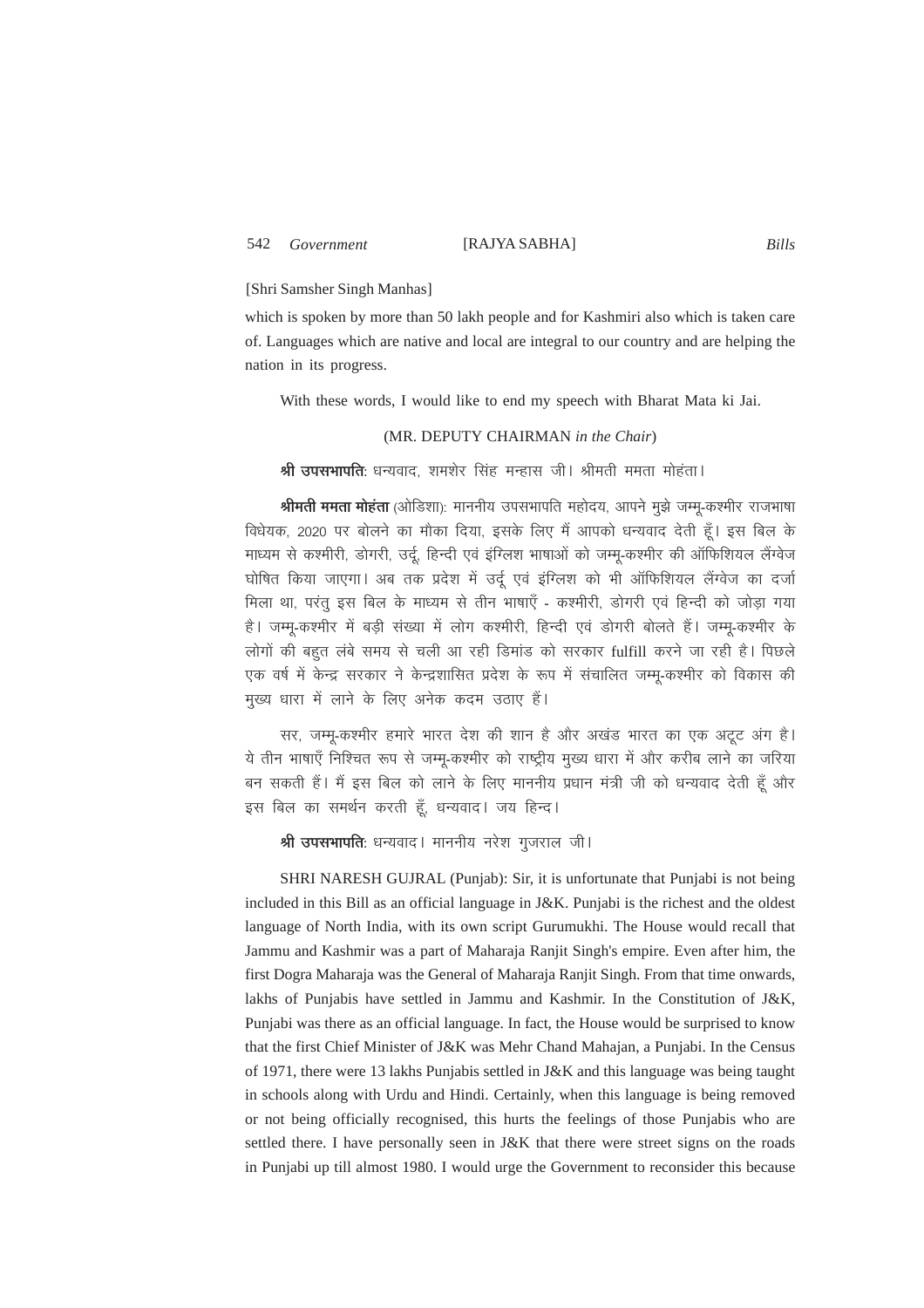[23 September, 2020] 543 *Government Bills*

the language is the basis of the cultural heritage of a community. Today, this community feels hurt that this language, Punjabi, is not being included there. I would once again urge the Minister to reconsider this. Thank you very much, Sir.

**मीर मोहम्मद फ़ेंयाज** (जम्मू-कश्मीर): सर, इस सरकार का एक नारा है - "सबका साथ, सबका विकास, सबका विश्वास।" हम देख रहे हैं कि देश में जिस तरह से पिछले दो इलेक्शन हुए, उनका रिज़ल्ट आ गया, विकास भी हुआ, विश्वास भी हुआ और सबका साथ भी हुआ। लेकिन जहाँ तक हमारे जम्मू-कश्मीर का सवाल है, मुझे लगता है कि इन तीन चीज़ों की कमी कहीं न कहीं जम्मू-कश्मीर में है। जम्मू-कश्मीर के लोगों का विश्वास, विकास और साथ जीतने की जरूरत है। आज जो बिल लाया गया है, इसमें कोई शक नहीं है कि कश्मीरी, जो तकरीबन 52 परसेंट हैं या डोगरी हैं, इसके साथ-साथ, जिस तरह अभी गुजराल साहब ने कहा, वहाँ पर 14 परसेंट गोजरी लोग भी रहते हैं। इसी तरह से, पहाड़ी भी रहते हैं। मैं बारामूला, कृपवाड़ा डिस्ट्रिक्ट से आता हूँ। वहाँ तकरीबन दो लाख गोजरी, पहाड़ी और पंजाबी लोग रहते हैं। मेरी एक ही रिक्वेस्ट है कि विश्वास, विकास और सबका साथ, इसमें इन तीन भाषाओं, पंजाबी, गोजरी और पहाड़ी को भी जोड़ा जाए, ताकि हम सब लोगों का विश्वास जीतें, तो आगे चलकर इससे वहाँ सब ठीक होगा। जिस तरह से यह बिल लाया गया. हमारे भाई ने यहाँ पर कहा कि बहत टाइम हो गया, चाहे वहाँ डोगरी लोग थे या कश्मीरी लोग थे, वहाँ जितने भी लोग रहते हैं, हरेक की यही डिमांड है। सर, ज्यादा भाषण न देते हुए, मेरी यही रिक्वेस्ट है कि इसमें तीन भाषाएं, पंजाबी, गोजरी और पहाड़ी को भी शुमार किया जाए।

† جناب میر محد فیَاض (جموں کشمیر) : سر، اس سرکار کا ایک نعرہ ہے – "سب کا ساتھہ، سب کا وکاس، سب کا وشواس"۔ ہم دیکھہ رہے ہیں کہ دیش میں جس طرح سے پچھلے دو الیکشن ہونے، ان کا رزلتْ آ گیا، وکاس بھی ہوا، وشواس بھی ہوا اور سب کا ساتھہ بھی ہوا۔ لیکن جہاں تک ہمارے جموں کشمیر کا سوال ہے، مجھے لگتا ہے کہ ان تین چیزوں کی کمی کہیں نہ کہیں جموں۔کشمیر میں ہے۔ جموں۔کشمیر کے لوگوں کا وشواس، وکاس اور ساتھہ جیتنے کی ضرورت ہے۔ آج جو بل لایا گیا ہے؛ اس میں کونی شک نہیں ہے کہ کشمیری، جو تقریبا 52 فیصد ہیں یا ڈوگری ہیں؛ اس کے ساتھہ ساتھہ، جس طرح ابھی گجرال صاحب نے کہا، وہاں پر 14 فیصد گوجری لوگ بھی رہتے ہیں۔ اسی طرح، پہاڑی بھی رہتے ہیں۔ میں بارہمولہ، کیواڑہ ڈسٹرکٹ سے آتا ہوں۔ وہاں تقریبا دو لاکھہ گوجری، پہاڑی اور پنجابی لوگ رہتے ہیں۔ میری ایک ہی درخواست ہے کہ وشواس، وکاس اور سب کا ساتھہ، اس میں ان تین بھاشاؤں، پنجابی، گوجری اور پہاڑی کو بھی جوڑا جانے، تاکہ ہم سب لوگوں کا وشواس جیتیں، تو آگے جِل کر اس سے وہاں سب ٹھیک ہوگا۔ جس طرح سے یہ بل لایا گیا؛ ہمارے بھانی نے یہاں پر کہا کہ بہت ثانم ہو

<sup>†</sup>Transliteration in Urdu script.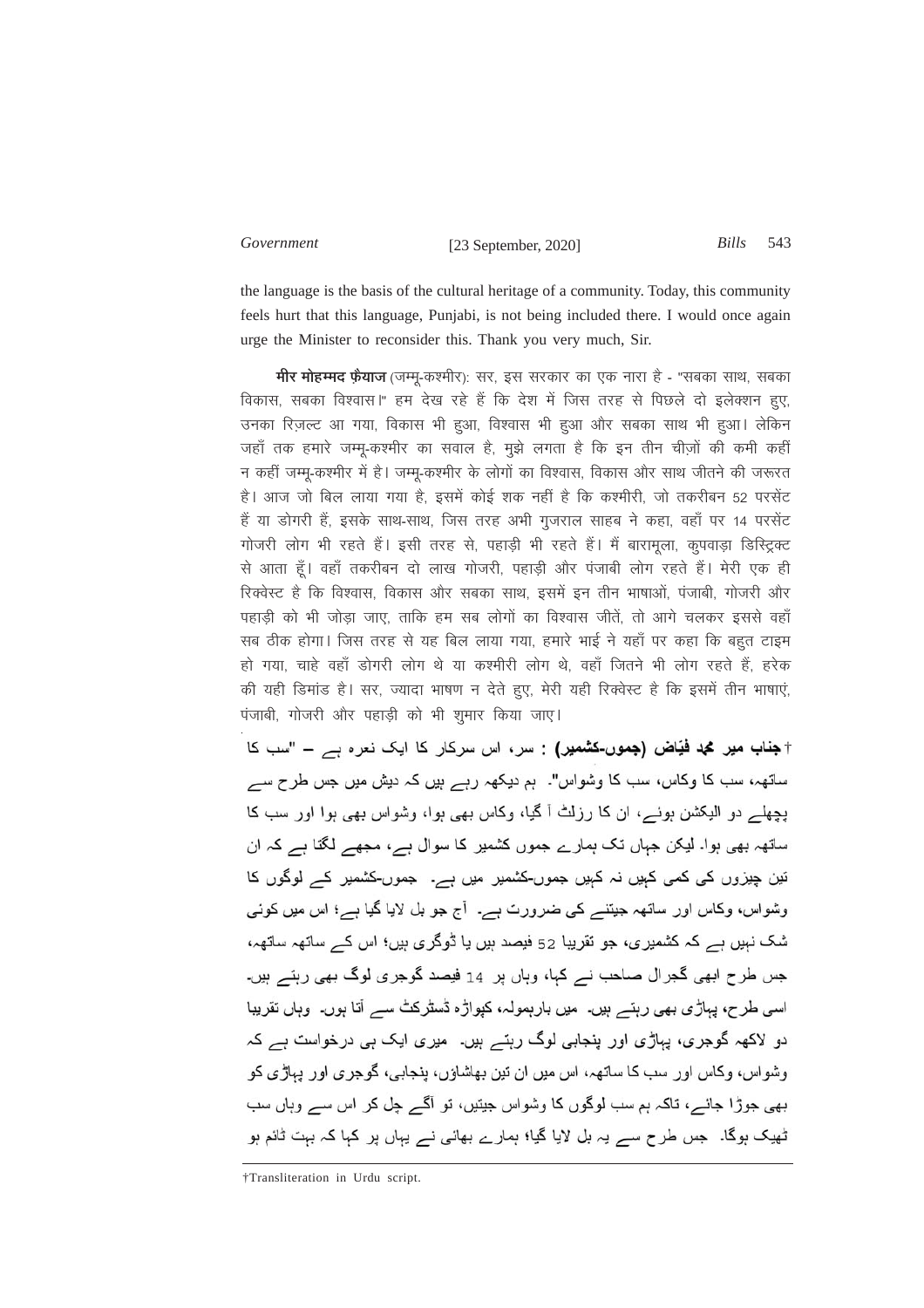।मीर मोहम्मद फ़ैयाजा

گیا، چاہے وہاں ڈوگری تھے اور یا کشمیری لوگ تھے، وہاں جتنے بھی لوگ رہتے ہیں، ہر ایک کی یہی ڈیمانڈ ہے۔ سر ، زیادہ بھاشن نہ دیتے ہوئے، میری یہی درخواست ہے کہ یہ اس میں تین بھاشانیں، پنجابی، گوجری اور پہاڑی کو بھی شمار کیا جائے۔

सामाजिक न्याय और अधिकारिता मंत्रालय में राज्य मंत्री (श्री रामदास अठावले): डिप्टी चेयरमैन सर, धारा 370 हटाने के बाद जम्मू-कश्मीर और लद्दाख में अच्छी प्रगति हो रही है। अभी माननीय नरेन्द्र मोदी की सरकार वहाँ की लोकल भाषा, डोगरी और कश्मीरी को ऑफिशियल दर्जा देने के लिए यह बिल लाई है। मैं इस बिल का सपोर्ट करने के लिए यहाँ बोल रहा हूँ।

> "हमें अच्छी लगती है डोगरी और कश्मीरी भाषा और व्याप्त कश्मीर भारत में आएगा. यह है हमें आशा. पाकिस्तान का हम बजा देंगे ताशा क्योंकि हमें अच्छी लगती है. डोगरी और कश्मीरी भाषा।"

सर, इस बिल का समर्थन करने के लिए मैं यहाँ आपके सामने बोल रहा हूँ। मुझे दुख भी हो रहा है कि सामने वाली सीट्स पूरी खाली हैं। ये सामने वाले गड़बड़ करते हैं। जो उस दिन हुआ. वह अच्छा नहीं हुआ। उन्हें हाउस में आना चाहिए था। जिन्हें सस्पेंड किया गया है. उन्हें बाहर रहना है, बाकियों को अंदर आना चाहिए और ये नहीं आएंगे, तो उन्हें भी सस्पेंड करना होगा। कोई ऐसा कानून बनाने की आवश्यकता है। यह ठीक बात है। हम डोगरी भाषा और कश्मीरी भाषा का पूरा समर्थन करते हैं। जय भीम, जय भारत।

श्री सूरेन्द्र सिंह नागर (उत्तर प्रदेश): माननीय उपसभापति जी, अभी तक का इतिहास इस बात को दिखाता है कि भाषा के अभाव में सामाजिक व सशक्त समाज भी पिछड़ जाता है और भाषा ही समाज को पूर्णता प्रदान करती है। आज 'जम्मू-कश्मीर राजभाषा विधेयक, 2020' में जहाँ राजभाषा के रूप में पाँच भाषाओं को शामिल किया गया है: इसके साथ-साथ, इस बिल में क्षेत्रीय भाषाओं को बढावा देने की बात भी कही गई है। खास तौर से, आबादी के लिहाज से वहाँ गोजरी, पहाड़ी और पंजाबी, इन भाषाओं को समझने वाला आसपास का क्षेत्र, जो उसके बॉर्डर से लगता है, उनको बढ़ावा देने की भी इसमें बात की गई है। मैं इसके लिए गृह राज्य मंत्री जी को अपनी तरफ से बहत-बहुत बधाई देता हैं। धारा 370 के हटने के बाद, वहाँ एससीज़ और एसटीज़, खास तौर से जो गुज्जर-बक्करवाल्स हैं, उनको जहाँ राजनीतिक आरक्षण देने का काम केन्द्र सरकार ने किया है. वहीं इसके साथ-साथ फॉरेस्ट ऐक्ट जैसे कानन का लाभ भी इन वर्गों को देने का काम हुआ है।

(श्री सभापति *पीठासीन हए।*)

**Bills**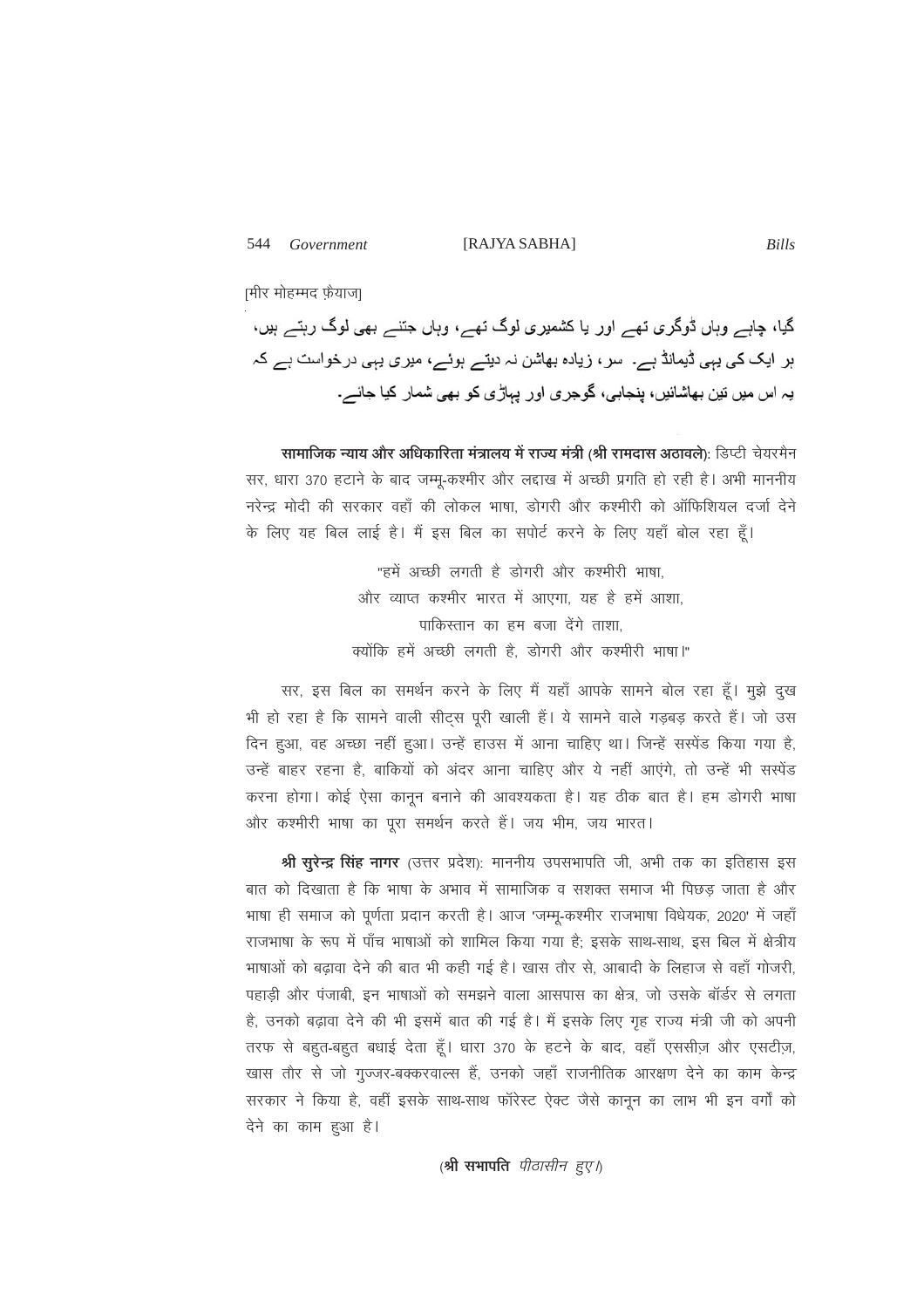[23 September, 2020] 545 *Government Bills*

इस बिल के माध्यम से गोजरी. पहाड़ी और पंजाबी भाषा को विशेष रूप से प्रोत्साहन देने की बात की गई है। मूझे उम्मीद है कि इन तीनों समाजों, खास तौर से गूर्जर और बक्करवाल समाज के जो लोग हैं, उनके सशक्तिकरण का यह आधार बनेगा, बहुत-बहुत धन्यवाद।

**श्री सभापति**: मंत्री जी, हमारे माननीय सदस्य, नरेश जी तथा अन्य लोगों ने अभी अपनी-अपनी बातें कही हैं। पंजाबी, पहाड़ी तथा गोजरी आदि क्षेत्रीय भाषाएँ, जो पहले वहाँ उपयोग में थीं, उन भाषाओं को प्रोत्साहन देने के लिए तथा सन् 1980 से पहले की जो स्थिति थी, उसके बारे में अध्ययन करके, बाद में एक बार स्पष्टता देना जरूरी होगा, क्योंकि unnecessarily एक नया विवाद नहीं होना चाहिए। आप थोड़ा इसको देख लीजिए। I just told him to keep in mind what was there before 1980, how this change has come about with regard to usage of Gojri, Pahari and also the Punjabi languages, which were spoken by a good number of people in that State, as was mentioned by Shri Naresh Gujral and other friends. Now, the Minister may kindly reply.

**गृह मंत्रालय में राज्य मंत्री (श्री जी किशन रेड्डी): महोदय, आपने जो सुझाव दिया, उसके** लिए मैं आपको धन्यवाद देना चाहता हूँ।

The Jammu and Kashmir Official Languages Bill, 2020 उस क्षेत्र के लोगों की आकांक्षाओं और दशकों से की जा रही उनकी माँगों का आदर करते हुए प्रस्तावित किया गया है। इस प्रस्ताव से कश्मीरी, डोगरी, उर्दू, हिन्दी और इंग्लिश भाषाओं को जम्मू-कश्मीर यूनियन टेरिटरी में ऑफिशियल लैंग्वेजे़ज के रूप में घोषित किया जाना क्षेत्र के लोगों के लिए एक बड़ा कदम साबित होगा।

महोदय, क्षेत्र के लोगों की आकांक्षाओं को दर्शाते हुए, यूनियन टेरिटरी ऑफ जम्मू-कश्मीर के लेफ्टिनेंट गवर्नर ने यह सूचित किया है कि यूनियन टेरिटरी जम्मू-कश्मीर की जनता ने उर्दू तथा इंग्लिश के साथ-साथ कश्मीरी, डोगरी और हिन्दी को भी ऑफिशियल लैंग्वेजे़ज़ के रूप में धोषित करने की माँग रखी है। यह एक महत्वपूर्ण तथ्य है कि जम्मू-कश्मीर यूटी के मेजॉरिटी लोग इन भाषाओं को बोलते और समझते हैं।

सभापति जी, सन् 1954 से जम्मू-कश्मीर में दो ऑफिशियल लैंग्वेजेज़ थीं। एक, उर्दू को ऑफिशियल लैंग्वेज का दर्जा प्राप्त था, दूसरा, इंग्लिश को आधिकारिक व्यवहार, ऑफिशियल वर्क्स के लिए प्रयोग किया जाता था। वर्ष 2011 की जनगणना के अनुसार, जम्मू-कश्मीर यूनियन टेरिटरी में उर्दू भाषा बोलने वालों की संख्या 19,112 थी, जो कि कूल जनसंख्या का 0.16 परसेंट है। वह लगभग सन 1954 से लेकर आज तक वहाँ की ऑफिशियल लैंग्वेज थी। इंग्लिश को ऑफिशियल ँलेंग्वेज के रूप में लीगल तथा लेजिस्लेटिव क्षेत्रों में भी प्रयोग किया जाता था। यहाँ दिलचस्प बात यह है कि पिछले सात दशकों में जम्मू-कश्मीर में स्थापित ऑफिशियल लैंग्वेजेज़ को बोलने वालों की संख्या कूल जनसंख्या के अनुपात में बहुत कम थी।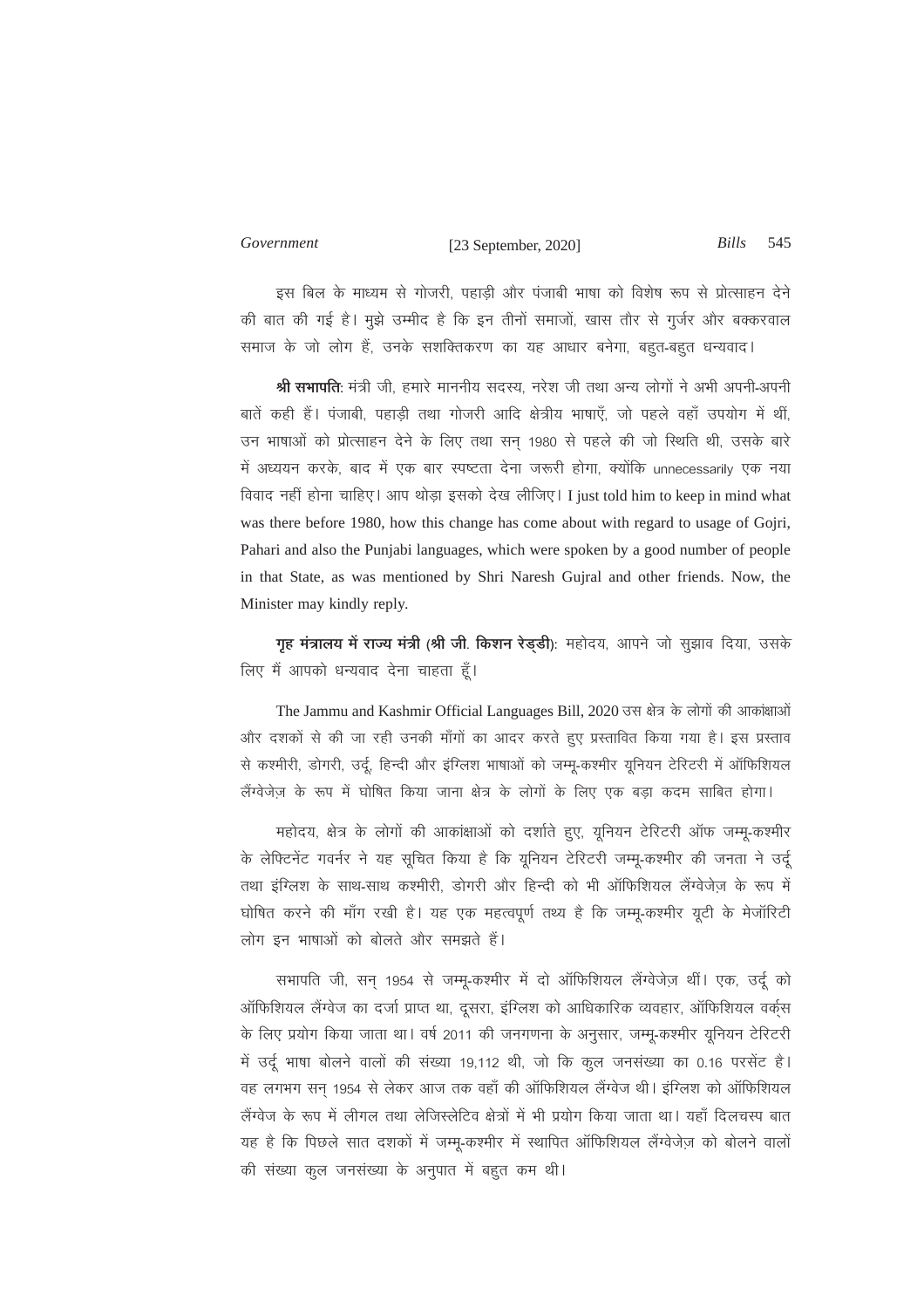### [श्री जी. किशन रेड्डी]

जम्मू-कश्मीर प्रांत में 74 परसेंट जनता कश्मीरी और डोगरी भाषा बोलती है। जम्मू-कश्मीर में कश्मीरी बोलने वाली जनसंख्या 53.26 परसेंट, डोगरी बोलने वालों की जनसंख्या 20.64 परसेंट है। अगर हम इन दोनों भाषाओं को बोलने वाली जनसंख्या को देखें, तो वह 74 परसेंट है। जम्म-कश्मीर स्टेट की जनता की यह पूरानी माँग है कि कश्मीरी और डोगरी भाषा को राजभाषाओं के रूप में घोषित किया जाना चाहिए। सभापति महोदय, जनता की भावनाओं को देखते हुए इस संसद के अंदर, संसद के बाहर, जम्मु-कश्मीर के अंदर, जम्मु-कश्मीर के बाहर, जम्मु-कश्मीर की असेम्बली के अंदर और जम्मू-कश्मीर की असेम्बली के बाहर समय-समय पर यह मांग आती रही है, मगर 70 सालों से 74 परसेंट भाषा बोलने वाली जम्मू-कश्मीर की जनता को वंचित किया है। यह दू:ख की बात है, परिवार राज करने वालों ने कभी भी जनता की आवाज़ को, जनता की आकांक्षा को गौरव नहीं दिया, उनकी बात कभी नहीं सुनी, इसीलिए अन्याय किए गए वर्गों के साथ और भाषा के ऊपर जम्म-कश्मीर की जनता के लिए वर्ष 2000 की जनगणना के आधार पर 1 परसेंट बोली जाने वाली उर्दू भाषा को साथ-साथ दर्जा दिया गया है। कश्मीर में हर मज़हब के लोग, चाहे वे हिन्दू हों, मुस्लिम हों और अन्य मज़हब के लोग भी कश्मीरी भाषा बोलते हैं। 'कश्मीरियत-इंसानियत' एक नारा भी है, मगर वहां की भाषा को राजभाषा का दर्जा न देते हुए अपमान किया गया है। 70 साल की इस गलती और इस अन्याय को सुधारने के लिए मोदी सरकार आज इस प्रस्ताव को लायी है।

सभापति महोदय, Jammu and Kashmir Official Languages Bill, 2020 इस असंतुलन को दूर करने का एक प्रयास है, जिसके पारित होने से आज के बाद यूनियन टेरिटरी जम्मू-कश्मीर की 98 परसेंट आबादी को भाषा संबंधित अपना अधिकार प्राप्त होगा। यह बहुत खुशी की बात है। महोदय, आज मैंने कश्मीरी भाषा के बारे में बताया, डोगरी भाषा के बारे में बताया है, उर्दू भाषा के बारे में भी बताया है और अब मैं हिन्दी भाषा के बारे में भी बताऊंगा। वर्ष 2011 की जनगणना के अनुसार वर्तमान यूनियन टेरिटरी जम्मू-कश्मीर में हिन्दी भाषा बोलने वालों की संख्या 2.30 परसेंट है। आर्टिकल 343 (1) के अनुसार भारत संघ की राजभाषा देवनागरी लिपि से हिन्दी होगी, क्योंकि भारत का संपूर्ण संविधान अब जम्मू-कश्मीर संघ के राज्य क्षेत्रों पर लागू होता है। इसलिए प्रस्तावित Jammu and Kashmir Official Languages Bill, 2020 में हिन्दी को भी शामिल किया गया है।

सभापति महोदय, भारत के संविधान के आर्टिकल 348, अनुच्छेद के अनुसार सुप्रीम कोर्ट, हाई कोर्ट, संसद में प्रस्तत किए जाने वाले विधेयकों आदि में भी सभी कार्यवाही इंग्लिश भाषा में होती है। इसीलिए इंग्लिश भाषा को प्रस्तावित विधेयक में एक भाषा के रूप में शामिल किया जाना आवश्यक है। अत: इस युनियन टैरीटरी में प्रशासक और वैधानिक प्रयोजनों के लिए इंग्लिश भाषा के प्रयोग का निर्णय जारी हुआ है। इसके लिए हिन्दी भाषा को भी इस प्रस्ताव में लाए हैं। सभापति महोदय, आपने जो सूझाव दिया है, उसके बारे में भी सरकार ने सोचा है। जम्मू-कश्मीर में पांच आधिकारिक भाषाओं के अतिरिक्त अन्य क्षेत्रीय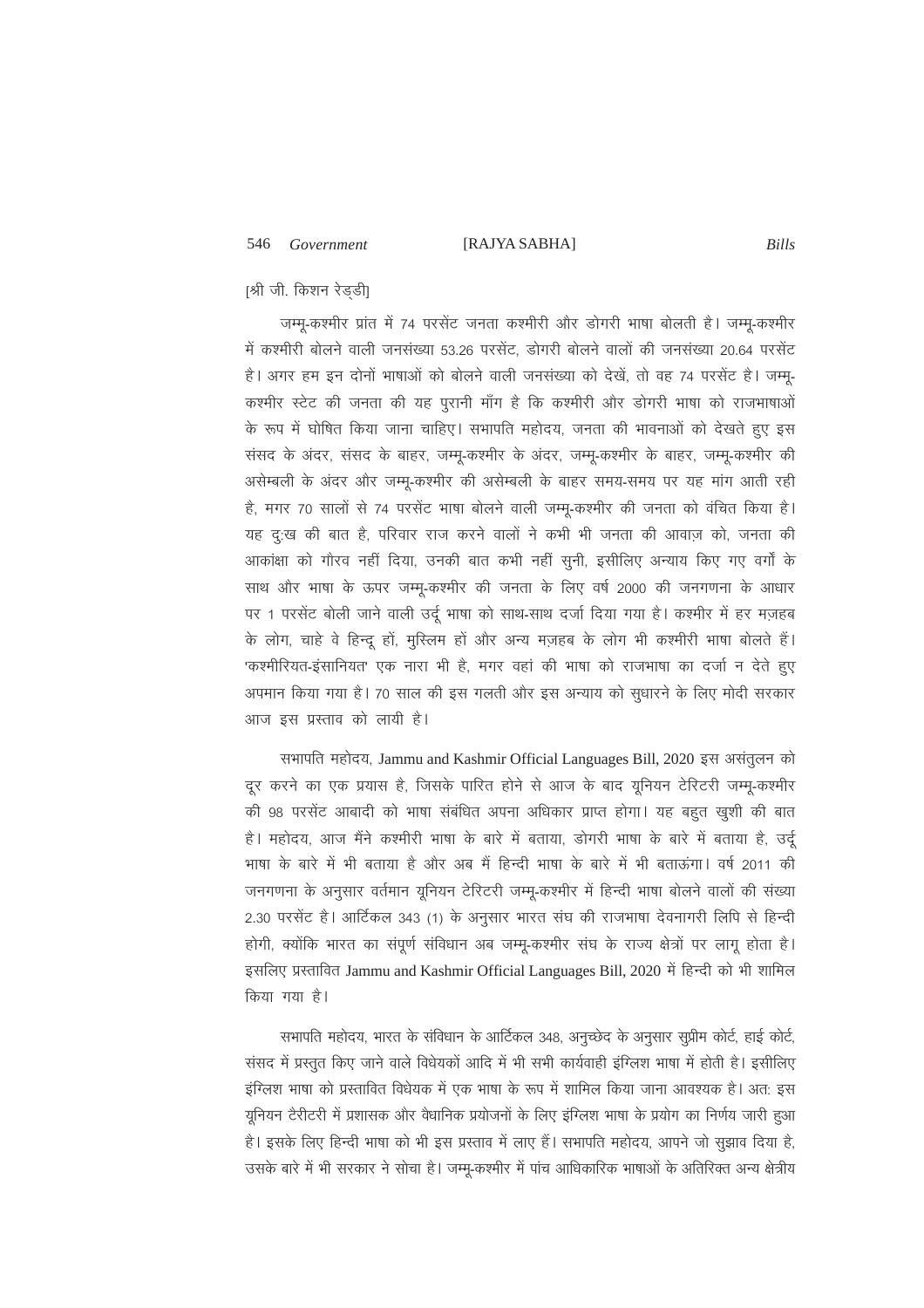## [23 September, 2020] 547 *Government Bills*

भाषाओं का विकास करने के लिए भारतीय भाषाओं को केंद्रीय संस्थान से जानकारी प्राप्त हुई है। हमें प्राप्त हुई जानकारी के आधार पर जम्मू-कश्मीर में आधिकारिक भाषाओं के साथ-साथ अन्य क्षेत्रीय भाषाओं को भी बढावा देना तथा उनके विकास के लिए वर्तमान संस्थागत ढांचे जैसे Jammu and Kashmir Academy of Art, Culture and Languages मज़बूत करने के लिए प्रावधान इस प्रस्ताव में पहली बार लाए गए हैं।

महोदय, मैं सदन को सूचित करना चाहूंगा कि जम्मू-कश्मीर में पांच ऑफीशियल भाषाओं के अतिरिक्त अन्य क्षेत्रीय भाषाओं के विकास के लिए जम्मू-कश्मीर में ऑफीशियल भाषाओं के साथ-साथ अन्य रीज़नल भाषाओं को बढ़ावा देने तथा उनके विकास के लिए खास प्रावधान इस बिल में रखे गए हैं। महोदय, इस दिशा में ठोस कदम उठाने के लिए कूछ खास institutional structures जैसे जम्मू-कश्मीर में कला, संस्कृति तथा भाषाओं पर आने वाले दिनों में काम करने के लिए अकादमी को और मज़बूत करने और इस प्रस्ताव के द्वारा पंजाबी, गोजरी, पहाड़ी भाषाओं का विकास करने के लिए विशेष कदम उठाने के लिए प्रावधान सम्मिलित किए हैं। मैं केंद्र सरकार की तरफ से आदरणीय प्रधान मंत्री, नरेन्द्र मोदी जी की ओर से पूरा विश्वास दिलाता हूं कि पंजाबी, गोजरी और पहाड़ी भाषा का पूर्ण रूप से विकास करने के लिए कोई भी कमी नहीं होने दी जाएगी। इस बिल के द्वारा इन तीन भाषाओं को प्रोत्साहन देने के लिए पूरे प्रावधान किए गए हैं। आदरणीय नरेश गुजराल साहब ने अभी बताया कि वर्ष 2011 सेंसस के आधार पर, खासकर पंजाबी भाषा बोलने वाली जनता जम्मू-कश्मीर प्रांत में 1.78 परसेंट, 2 लाख 16 हज़ार के करीब है। इसलिए पंजाबी भाषा को प्राथमिकता देते हुए, गोजरी, पहाड़ी भाषा को भी साथ-साथ, हर विषय पर आगे ले जाने के लिए. मोदी सरकार का commitment है। मोदी जी की सरकार पंजाब के लोगों के साथ, पंजाबी भाषा में बात करने वालों के साथ राजनीति को नहीं जोड़ती है मगर दिल के साथ, commitment के साथ जोड़ती है। यह सरकार पंजाबी लोगों के साथ समर्पित भाव से सेवा करने के लिए सदैव तैयार है।

सभापति जी, आज new Education Policy, 2020 में भी प्रांतीय भाषा, क्षेत्रीय भाषाओं को भी प्रोत्साहन करने के लिए प्रावधान किया है। इसीलिए मैं कहना चाहता हूं कि जम्मू-कश्मीर में जितनी भी रीज़नल लैंग्वेजेज़ हैं, हम सभी क्षेत्रीय भाषाओं के द्वारा उनको प्रोत्साहन देंगे। मैं इसी के साथ The Jammu and Kashmir Official Languages Bill, 2020, का समर्थन करने के लिए सभी सांसदों से रिक्वेस्ट करता हूं।

MR. CHAIRMAN: Now, the question is:

"That the Bill to provide for the languages to be used for the official purposes of the Union Territory of Jammu and Kashmir and for matters connected therewith or incidental thereto, as passed by Lok Sabha, be taken into consideration."

*The motion was adopted.*